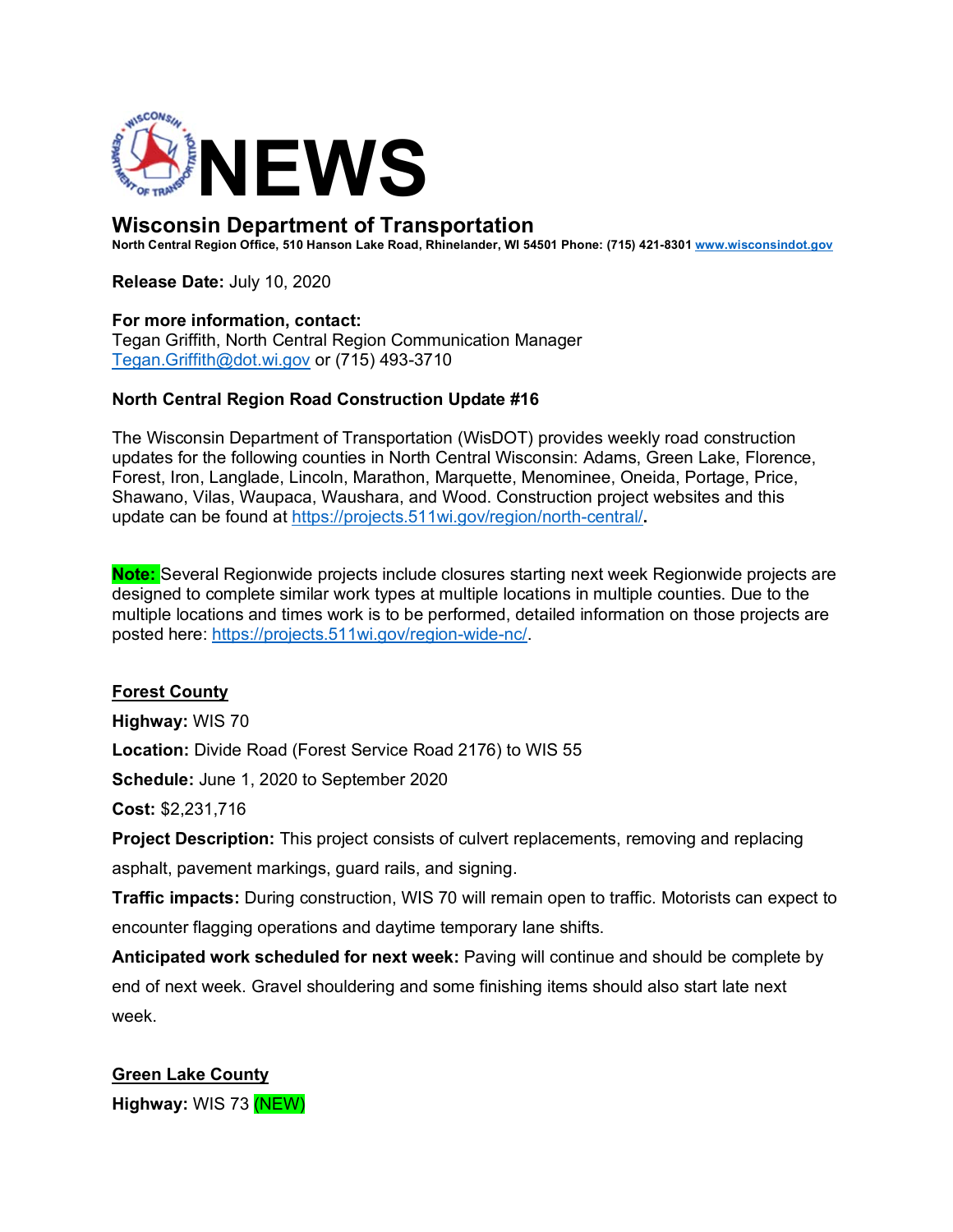**Location:** Columbia County Line to WIS 44 **Schedule:** July 27, 2020 to August 26, 2020 **Cost:** \$826,129

**Project Description:** Crews will remove and replace the asphalt within the project limits. **Traffic impacts:** During construction, traffic will experience lane closures and flagging operations. Lanes are expected to be completely open during nighttime hours. Work will not occur from noon on Friday, September 4 to 6 a.m., Tuesday, September 8.

**Anticipated work scheduled for the week of July 27:** Traffic control setup, construction staking and pavement removal (milling).

#### **Iron County**

**Highway:** US 2

**Location:** West of Saxon, between Curry Road and Clement Road

**Schedule:** July 8, 2020 to mid- September

**Cost:** \$879,203

**Description:** The project consists of grading work to stabilize slopes at three culvert locations with drainage trenches along the shoulder at two of the locations to help prevent sloughing. There are three culverts located west of Saxon on US 2 between Curry Rd and Clement Road. Culvert work consists of two pipes receiving a liner and the third pipe being abandoned in place with a new pipe installed next to the existing. Riprap will be placed at the pipe ends and along the slopes to help stabilize and prevent erosion. All graded/disturbed areas will be restored when completed.

**Traffic impacts:** The project is anticipated to be constructed with minimal disruptions to traffic. Single-lane closures with flagging for short durations will be allowed to load, unload and move equipment and materials. Shoulder closures may remain during non-work hours.

**Anticipated work scheduled for next week:** Crews will start grading work along the slopes and prepare for boring operations.

### **Lincoln County**

**Highway:** US 51 Southbound **Location:** US 8 to Lincoln County S, Wisconsin River Bridge **Schedule:** May 4, 2020 to October 15, 2020 **Cost:** \$6.2 Million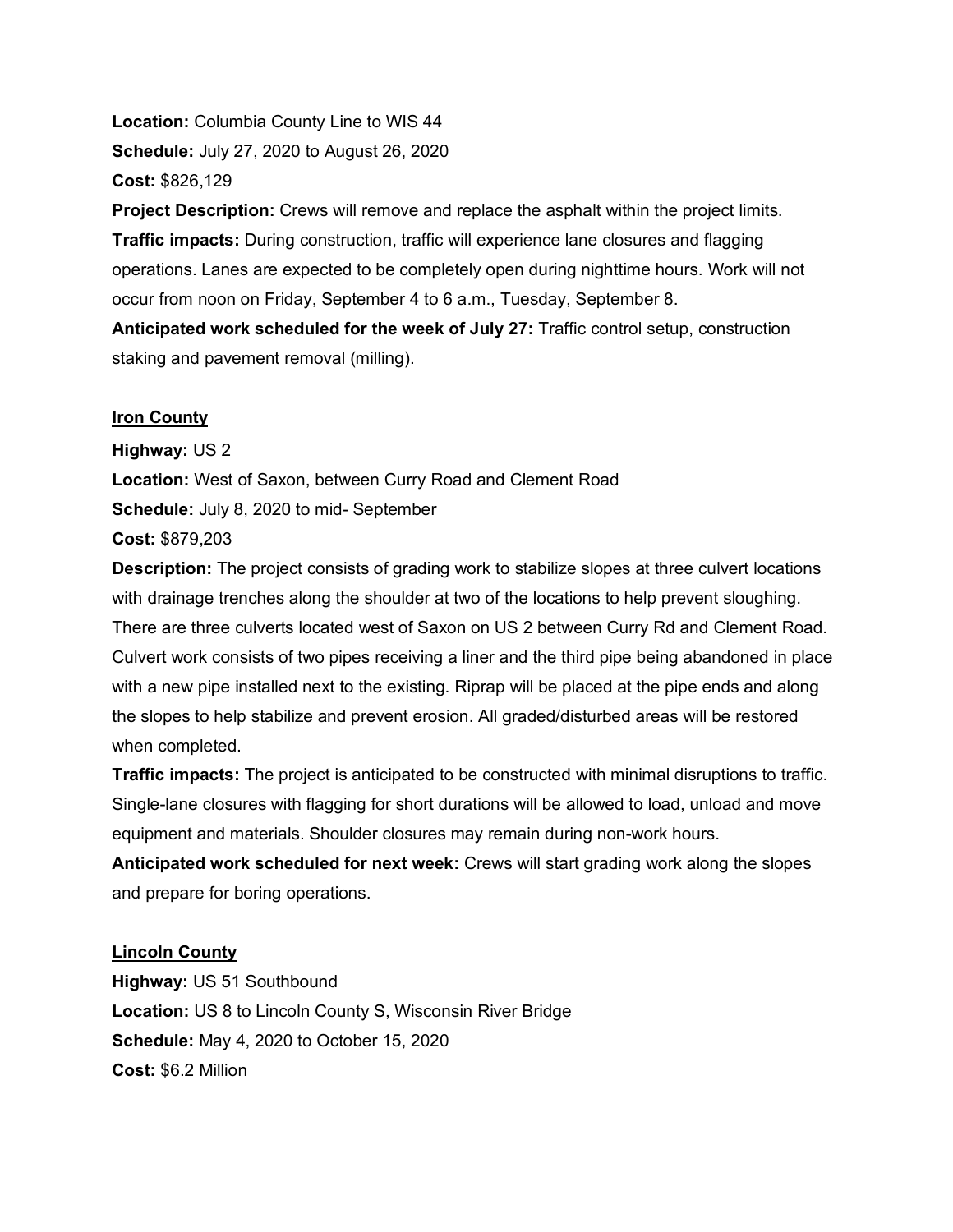**Traffic impacts:** Single lane closures for north and southbound US 51 to complete work. Median crossovers will not be used. Southbound US 51 will be open to two lanes, Sunday 6 a.m. to Monday at 6 a.m. Northbound US 51 will be open to two lanes, Friday at noon to Monday at 6 a.m.

**Anticipated work scheduled for next week:** Crews will continue paving on US 51 Southbound. Crews will mill and pave County A ramps, WIS 86 ramps, and County S ramps. Crews will pave WIS 86 and County S between the ramps. Crews will complete shoulder grading and place permanent pavement markings. **Website:** https://projects.511wi.gov/us51lincoln/

**Highway:** WIS 64 **Location:** Pine River Bridge **Schedule:** June 8, 2020 to November 2020 **Cost:** \$1,397,335 **Description:** The bridge over the Pine River will be demolished and reconstructed. **Traffic Impacts:** WIS 64 mainline will be closed at the bridge. WIS 64 will still be available to traveling public as traffic will be switched from WIS 64 to the temporary bypass on July 10, 2020 to accommodate reconstruction of the existing bridge. Temporary bypass will be signalized. **Anticipated work scheduled for next week:** Demolition and removal of the existing structure. Crews will also remove pavement, guardrail and other adjacent materials.

**Website:** https://projects.511wi.gov/wis64-merrill-antigo/

# **Marathon County**

**Highway:** WIS 29 (eastbound) **Location:** Clark County line to County E **Schedule:** May 26, 2020 to August 25, 2020 **Cost:** \$3,649,460

**Traffic Impacts:** The outside lane is now closed for construction with a 10' width restriction. The entrance ramp for WIS 29 eastbound from Business 29/Maple Road will be closed beginning on Tuesday, July 14, and is scheduled to be back open before the weekend. Ramp traffic will be detoured to WIS 13 south and utilize the entrance ramp on to WIS 29 eastbound from there.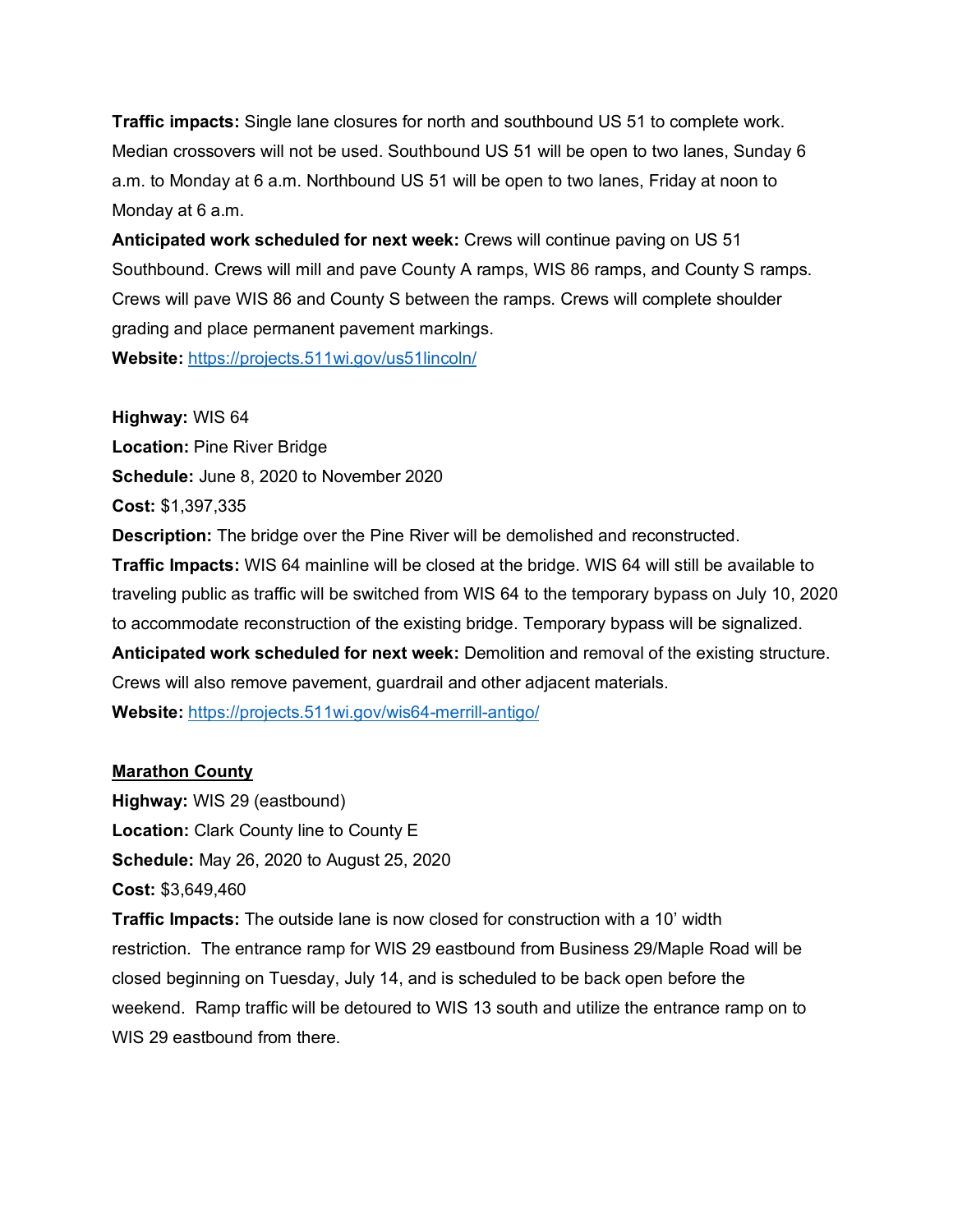**Anticipated work scheduled for next week:** Crews will close entrance ramp for WIS 29 eastbound from Business 29/Maple Road. Crews will continue sawing concrete for pavement repairs and place patches.

**Website:** https://projects.511wi.gov/wis29clarkmarathon/

### **Marquette County**

**Highway:** WIS 23 **Location:** Mecan River Bridge **Schedule:** June 29, 2020 to October 23, 2020 **Cost:** \$992,457 **Traffic Impacts:** Traffic will be controlled by temporary signals that will bring to the traffic to one lane while crossing the bridge. **Anticipated work scheduled for next week:** Crews will form bridge abutments and conduct

excavation on the west side.

**Website:** https://projects.511wi.gov/wis23mecanbridge/

**Highway:** WIS 23

**Location:** City of Montello, Morningside Court to West Street

**Schedule:** April 2019 to July 2020

**Cost:** \$3.4 million

**Traffic Impacts:** Occasional flagging operations can be expected.

**Anticipated work scheduled for next week:** Crews will be on site to continue to monitor seed growth and water seeded areas as needed. Crews will install a structure ID plate on a retaining wall. Crews will be on site to make repairs to settling patches.

**Website:** https://projects.511wi.gov/wis23recon/

# **Portage County**

**Highway:** I-39 Location: North 2<sup>nd</sup> Street to County X **Schedule:** April 13, 2020 to July 17, 2020 **Cost:** \$8,104,296

# **Traffic impacts:**

• The I-39 northbound on and off ramps to Casimir Road will be closed July 13, 6 a.m. to 6 p.m.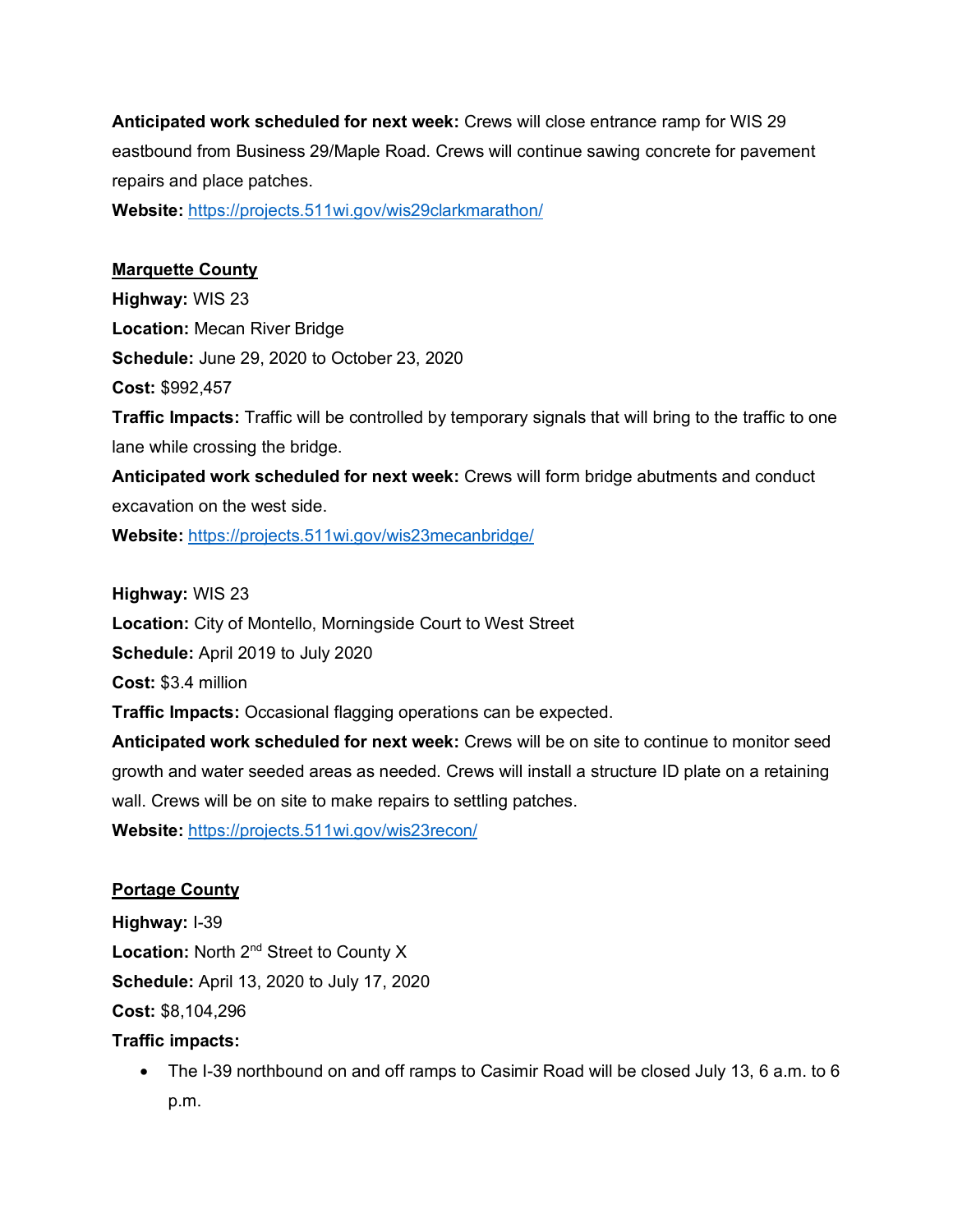- The I-39 southbound on and off ramps to Casimir Road will be closed July 14, 6 a.m. to 6 p.m.
- Southbound I-39 will be reduced to one lane from the US 10 overpass to the Business 51 exit, 6 a.m., July 13 through July 17 at 7 p.m.
- Northbound I-39 will be reduced to one lane from North 2nd Street to US 10 west, 6 a.m. July 13 through July 17 at noon.

**Anticipated work scheduled for next week:** Crews plan to complete permanent pavement markings along both north and southbound I-39, along with all the ramps at Casimir Road. Signing crews also plan on completing sign replacement and culvert marker installation throughout the project.

**Website:** https://projects.511wi.gov/i39portageco/

### **Price County**

### **Highway:** US 8

**Location:** Bridges over Hay Creek, Wisconsin Central Limited Railroad, and South Fork Jump River

**Schedule:** February 24, 2020 to August 28, 2020

**Traffic Impacts:** Motorists will encounter one lane of traffic on US 8 between County A and Cemetery Road, traffic will be controlled by temporary traffic signals. Width restrictions will be in effect for the duration of the project, signed for 11-foot max width. Crews will be working behind the temporary barrier block on the westbound lanes in stage one of the project.

**Anticipated work scheduled for next week:** Crews will continue wet curing and other structure work. Crews will also start removing materials and equipment. **Website:** https://projects.511wi.gov/us8price/

### **Shawano County**

**Highway:** WIS 47/55 **Location:** Shawano Creek to Menominee County Line **Schedule:** June 22, 2020 to September 2020 **Cost:** \$4,176,346.71

**Description of work:** Resurface the highway and widen paved shoulders. Modify the intersections with County H, Maple Avenue, Frailing Lane, and County A to improve traffic operations. Replace pavement at the railroad crossing and install new signals and gates.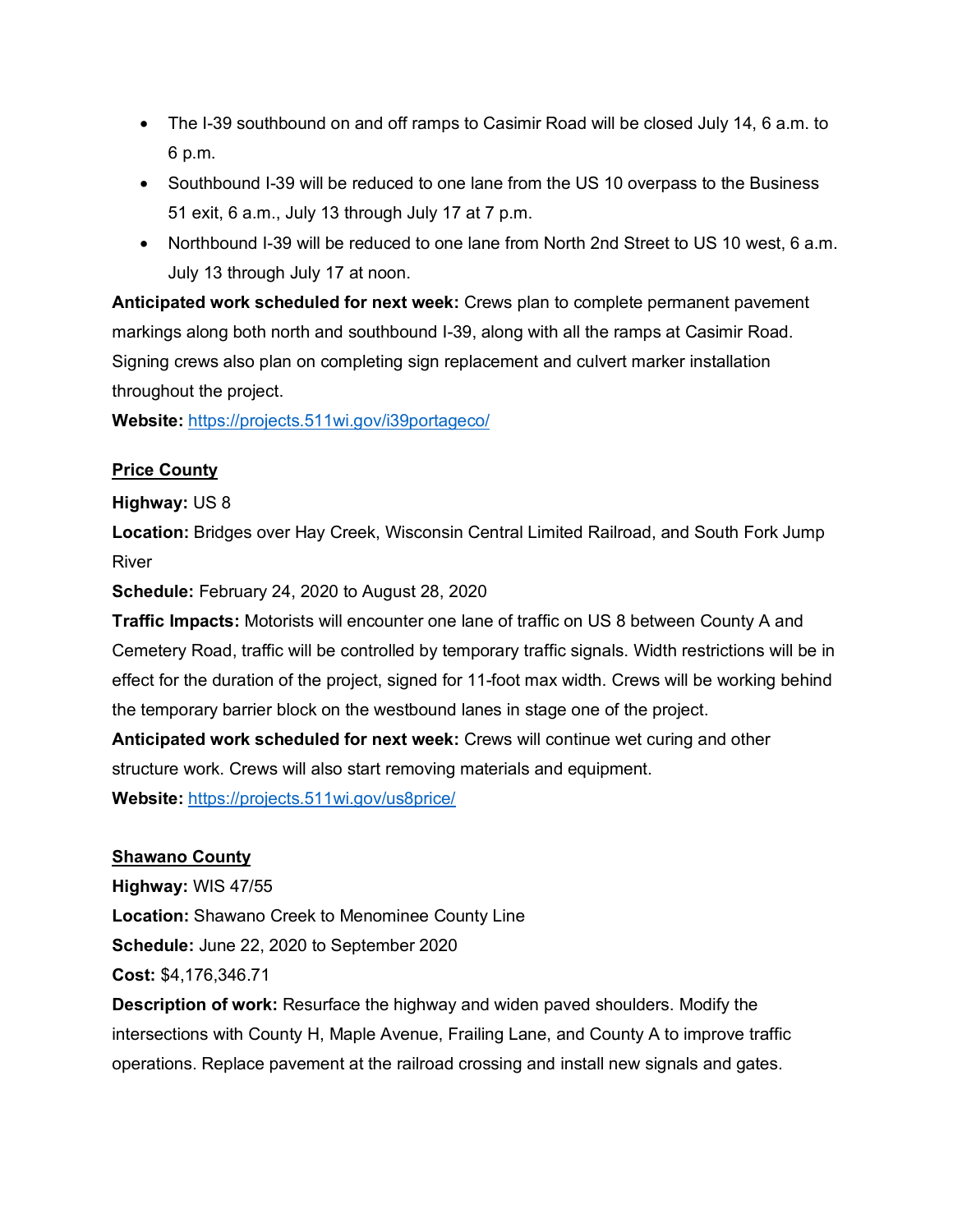Reconstruct curb ramps to meet current ADA requirements and spot repair of curb and gutter. Rehabilitate the surface on the bridge over Shawano Creek.

**Traffic Impacts:** Flagging operations at various locations through project. Frailing Road, east of WIS 47, will be closed at WIS 47 from July 13 to July 17.

**Anticipated work scheduled for next week:** Crews will be working on removals and grading of Frailing Road intersection, driveways for BP gas station and various widening areas throughout the project, between County H and Old Keshena Road. A pipe crew will be working on installing culvert crossing for Maple Avenue, installing pipe and inlets south of Frailing Road and various culvert crossings will be placed.

**Website:** https://projects.511wi.gov/wis47shawano/

**Highway:** WIS 55 **Location:** Outagamie County Line to County S **Schedule:** June 8, 2020 to August 2020 **Cost:** \$1,420,000

**Project Description:** Crews will mill and overlay asphaltic pavement and will include culvert pipe replacement, grading work, signing, centerline rumble strips, and pavement markings. **Traffic Impacts:** Moving lane closures with flagging operations. Expect some delays during those times. Resident and business access will be maintained.

**Anticipated work scheduled for next week:** Shoulder operations and pavement marking installation.

### **Waupaca County**

**Highway:** WIS 22 (NEW) **Location:** Portage County line to US 10 ramps **Schedule:** July 21, 2020 to September 4, 2020 **Cost:** \$2,165,998

**Description:** Crews will mill existing asphalt pavement and resurface the roadway. In addition, four culverts will be replaced along with some spot curb and gutter replacements and new (Americans with Disabilities Act) ADA compliant curb ramps will be installed along the existing multi-use path near Waupaca.

**Overall Traffic Impacts:** During construction, WIS 22 will be open to traffic utilizing daytime lane closures with flagging operations.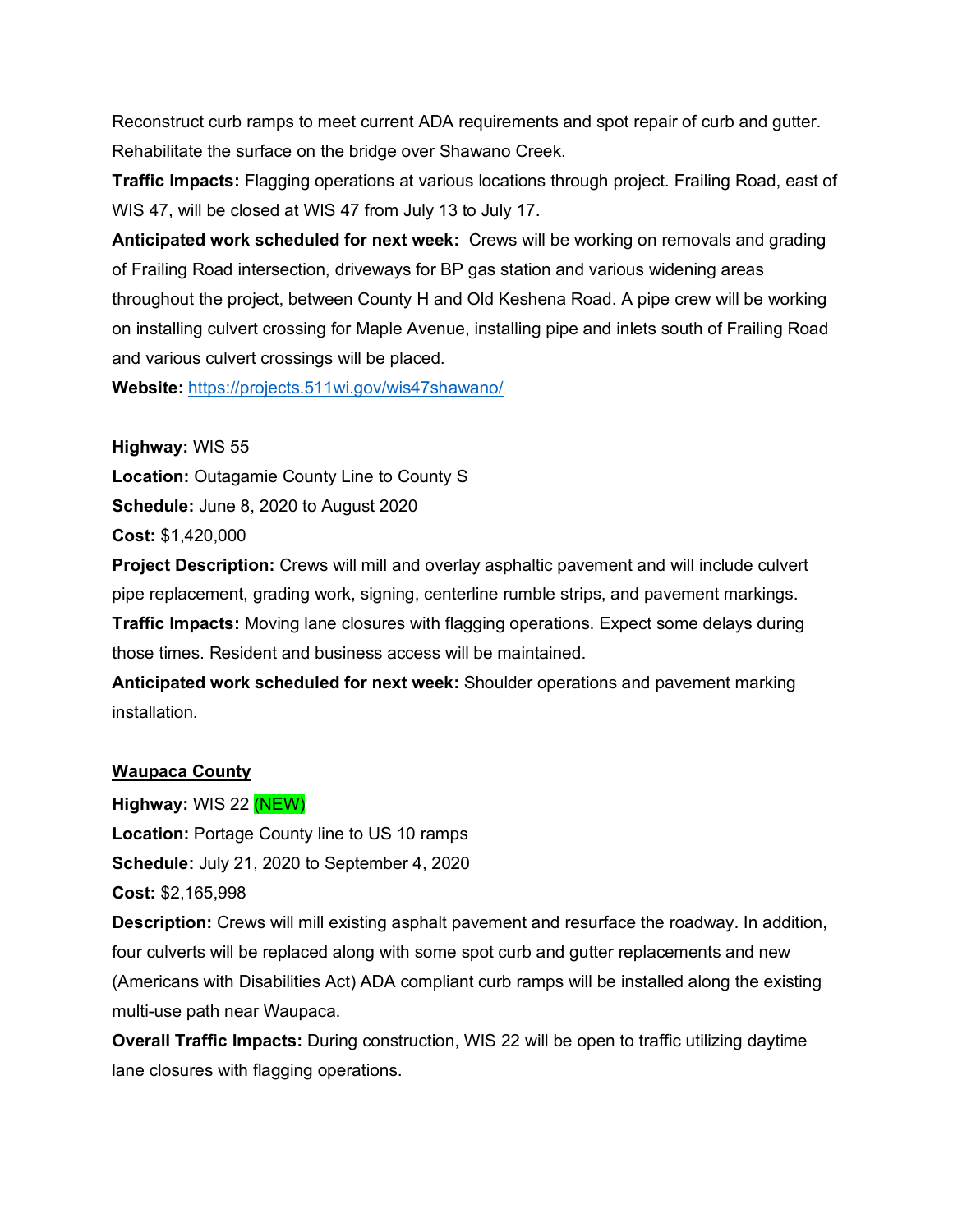**Anticipated work scheduled for next week:** Beginning the week of July 20, crews will be installing erosion control measures and removing asphalt and concrete for curb ramps and spot curb and gutter replacements.

**Highway:** US 10

**Location:** US 10 eastbound over Waupaca County E bridge

**Schedule:** September 2019 to August 2020

**Cost:** \$2,647,161.66

**Traffic Impacts:** Temporary barrier will be removed along with removal of temporary pavement markings so eastbound traffic can be switched onto the eastbound lanes for the holiday.

- **US 10 Westbound** will remain open to at least a single lane of traffic, motorists can expect a reduced speed limit of 55 mph through the work zone on weekdays. The left shoulder will remain closed until approximately August 14. The Churchill Street on ramp to US 10 westbound will remain closed until approximately August 14.
- **US 10 eastbound** will remain open to at least a single lane of traffic, motorists can expect a reduced speed limit of 55 mph through the work zone on weekdays. The left shoulder will remain closed until approximately August 14.
- **County E** below US 10 will be closed during construction. It is anticipated to reopen by August 14, 2020.

**Anticipated work scheduled for next week:** Crews will start working in the US 10 median and on County E. Crews will be installing concrete barrier and continue working on grading and restoration.

**Website:** https://projects.511wi.gov/uw10bridge/

# **Wood County**

**Highway:** WIS 73

**Location:** WIS 186 to WIS 80, WIS 186 to County D Intersection, and Hemlock Creek Bridge **Schedule:** June 27, 2020 to August 14, 2020

**Cost:** \$2,204,149

**Description:** This project consists of culvert repairs, culvert replacements, beam guard replacement, reconstructing the intersection at WIS 186 and County D. Installing a concrete overlay on the Hemlock Creek Bridge between Poplar Lane and Pine Drive, removal and replacement of asphalt and pavement markings.